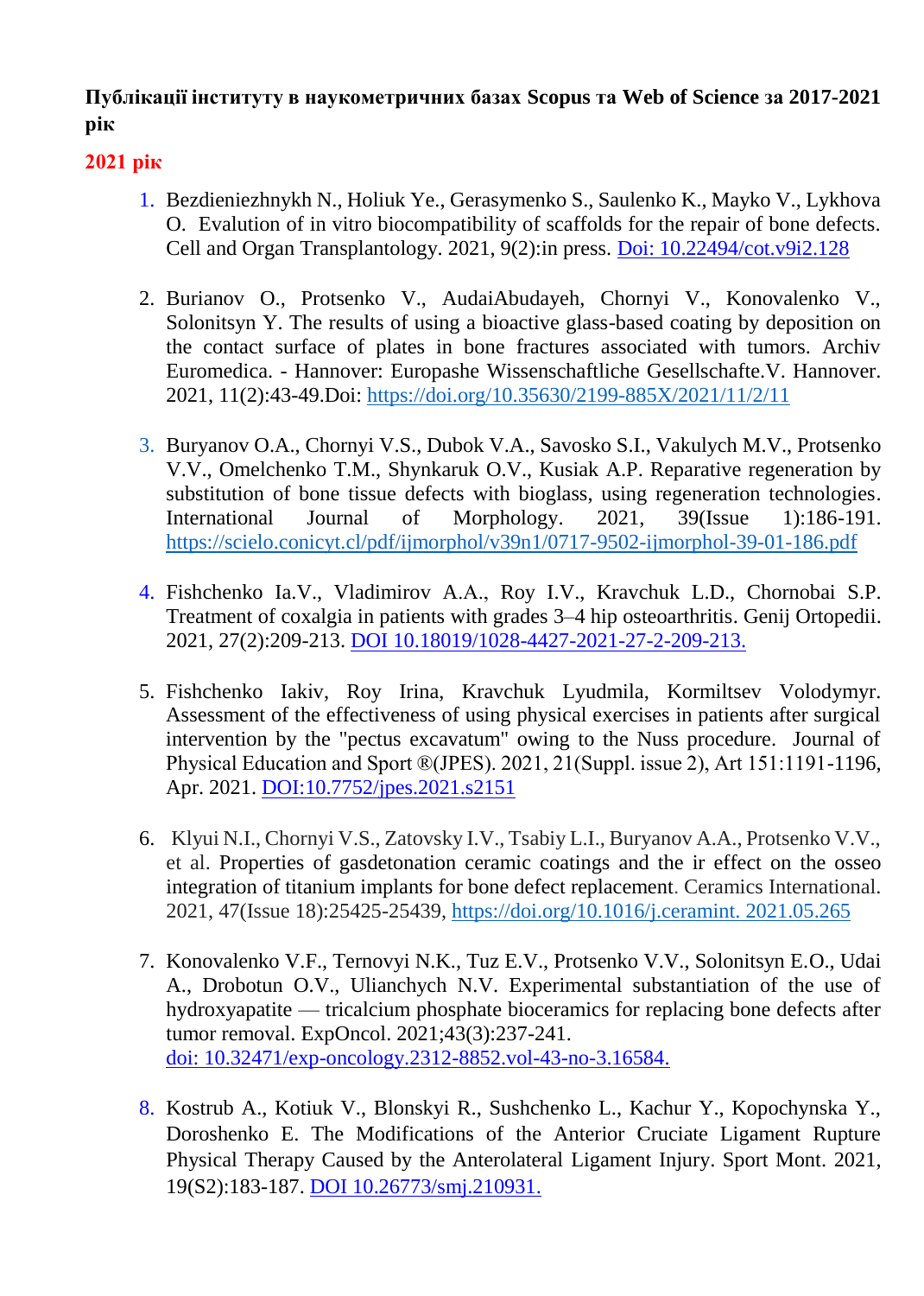- 9. Kostrub O.O., Кotiuk V.V., Poliachenko I.V., Gerasimenko M.A., Blonskyi R.I., Zasadnyuk I.A. Variability of anterolateral ligament on MRI images – lack of survey standardization or anatomical variants? Proceedings of the National Academy of Sciences of Belarus, Medical series. 2021, 18(1):58-68. [https://doi.org/10.29235/1814-6023-2021-18-1-58-68.](https://doi.org/10.29235/1814-6023-2021-18-1-58-68)
- 10.Kurinnyi Igor, Strafun Sergey, Strafun Alexander, GayovichVasyl, YarovaMaryna. Analysis of the results of surgical treatment of coronoid fractures using a special rehabilitation program. AD ALTA. Journal of interdisciplinary research. 2021. 11/01- XVII. 188-192. <http://www.magnanimitas.cz/ADALTA/110117/PDF/110117.pdf>
- 11.Magomedov Sadrudin, Osadchuk Taras, Zazirnyy Ihor, Kuzub Taisiia, Polishchuk Larysa, Verkhovskyi Oleksandr. Biochemical Changes of the Connective Tissue Metabolism in Patients with Knee Osteoarthrosis. Bulletin of the Georgian National Academy of Sciences. 2021, 5(3):97-102.<http://science.org.ge/bnas/vol-15-3.html>
- 12.Martynenko L., Stashkevych A., Pochynkova M., Pliuta O., Yuryk O. Fundamentos teóricos da formação da atividade educacionale cognitiva em instituição de ensino superior. Laplage Em Revista. 2021, 7(3A):489-496. [https://doi.org/10.](https://doi.org/10.%2024115/S2446-6220202173A1447p.489-496)  [24115/S2446-6220202173A1447p.489-496.](https://doi.org/10.%2024115/S2446-6220202173A1447p.489-496)
- 13.Pasichnyk V., Kryvenko M., Burburska S., Haluzynskyi O. (2021) Design and Engineering Assurance for the Customized Implants Production Using Additive Technologies. In: Ivanov V., Trojanowska J., Pavlenko I., Zajac J., Peraković D. (eds) Advancesin Design, Simulation and Manufacturing IV. DSMIE 2021. Lecture Notesin Mechanical Engineering. Springer, Cham. 2021, 81-94. [https://doi.org/10.1007/978-3-030-77719-7\\_9](https://doi.org/10.1007/978-3-030-77719-7_9)
- 14.Petrechenko S., Kuryliuk Y., Yuryk O. Legal aspects of medical care and rehabilitation of war veterans in Ukraine. Pharmacology on line. 2021, Vol 2, pp. 1-8. PhOL\_2021\_2\_NL001\_Petre-chenko.pdf; https// [pharmacologyonline.silae. it/front/ newsletter\\_2021\\_2](http://pharmacologyonline.silae.it/front/newsletter_2021_2)
- 15.Stashkevich A., Dunaiev O., Kvasniuk D., Polevoy V., Solovey Yu., Chepega I., et al. Spectral polarimetry of laser images of biological fluid layers in the differentiation of necrotic conditions. Proc. SPIE 12040, Photonics Applications in Astronomy, Communications, Industry, and High Energy Physics Experiments 2021, 120400F (3 November 2021). doi: 10.1117/12.2613344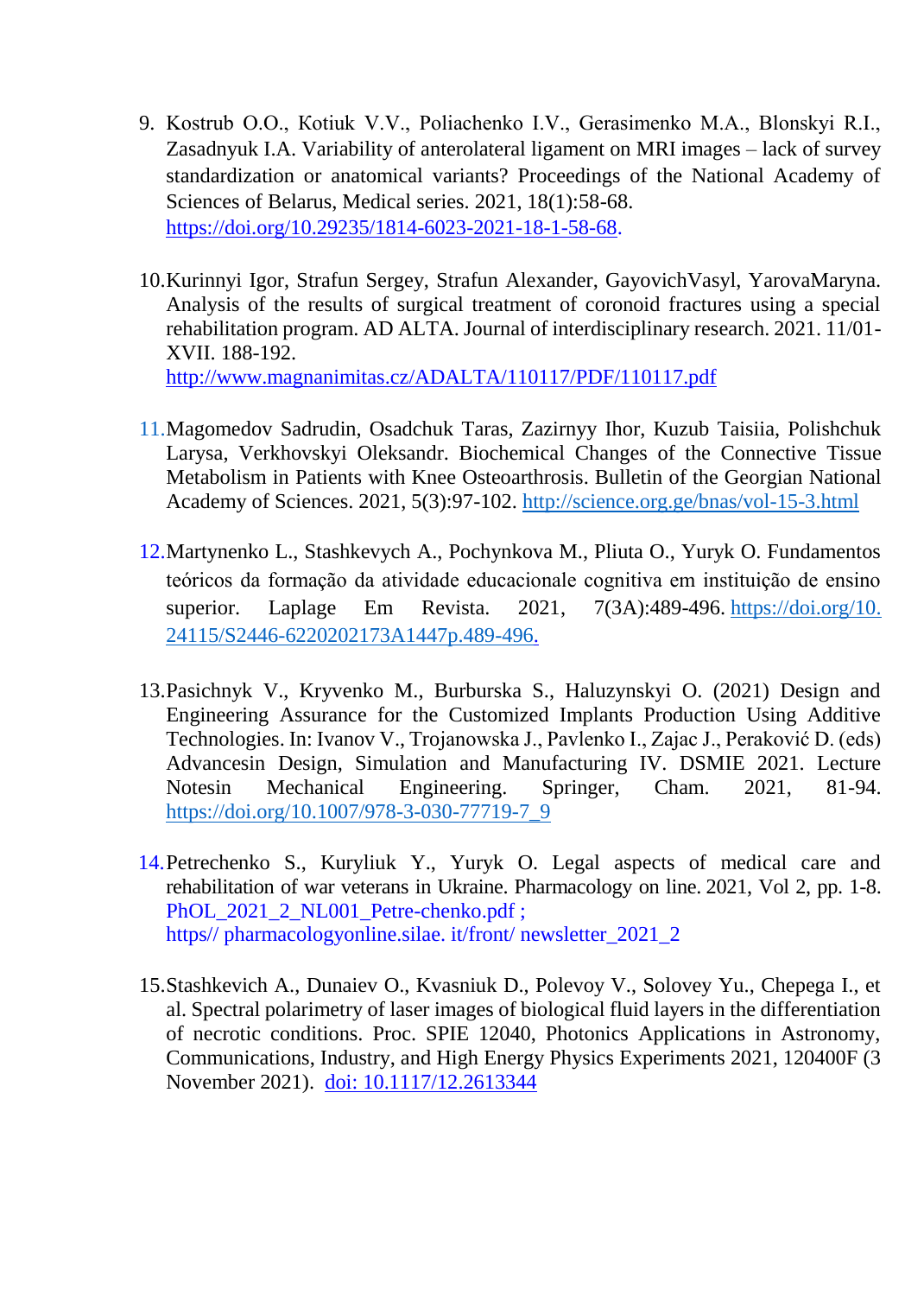- 16.Stashkevich A., Kozan N., Oliynik I. Yu., Hulei L., Polevoy V., Solovey Y., et al. Multiparameter polarization-phase microscopy of optically anisotropic networks of biological crystals. Proc. SPIE 12040, Photonics Applications in Astronomy, Communications, Industry, and High Energy Physics Experiments 2021, 120400F (3 November 2021). doi: 10.1117/12.2617359
- 17.Stashkevich A., Kozlov S., Dubolazov A., UshenkoYu., Polevyi V., Solovey Yu. et al. Polarization correlometry of microscopic images and polycrystalline networks of biological layers necrotic changes. Proc. SPIE 12040, Photonics Applications in Astronomy, Communications, Industry, and High Energy Physics Experiments 2021, 120400E (3 November 2021). doi: 10.1117/12.2617062
- 18.Stashkevich A., Wanchulyak O. Ya., Litvinenko O. Yu., Ushenko Yu., Dubolazov O., Sorochan E., et al. Differential Mueller-matrix tomography of the polycrystalline structure of biological tissues with different damage durations. Proc. SPIE 12040, Photonics Applications in Astronomy, Communications, Industry, and High Energy Physics Experiments 2021, 120400G (3 November 2021). doi: 10.1117/12.2617360
- 19.Strafun S.S., Bogdan S.V., Abbasov S.M, Bezruchenko S.O., Strafun O.S. Results of treatment of arthrosis of the acromial-clavicular joint in patients with partial rupture of the supraspinatus muscle tendon. Polish Annals of Medicine. 2021, p. 1-6. [https://doi.org/10.29089/](https://doi.org/10.29089/%202021.21.00191) 2021.21.00191
- 20.Strafun S., Lysak A., Sukhin O., Lazarev I. «Terrible Triad» of the shoulder. Biomechanical semi-natural modeling an djustificationto rotat orcuffres toration. EUREKA: Health Sciences. 2021, 6: 17-23. <https://doi.org/10.21303/2504-5679.2021.001838>
- 21.Suvorov Vasyl, Filipchuk Viktor, Mazevich Vadym, Suvorov Leonid. Simulation of pelvic osteotomie sapplied for DDH treatment in pediatric patients using piglet models. Adv Clin Exp Med. 2021, 30(10):1085-1090. DOI: [10.17219/acem/140548](https://doi.org/10.17219/acem/140548)
- 22.Turchin O., Lіabakh A., Omelchenko T., Poliachenko I. Factors influencing results of surgical treatment of metatarsalgia and their prognostic value. Georgian medical news. 2021, 7-8 (316-317):41-45. https://pubmed.ncbi.nlm.nih.gov /34511442/
- 23.Volodymyr Protsenko, Olexandr Burianov, Obada Bishtawi, Yevgen Solonitsyn. Endoprosthetic replacement in patients with tumors of bones and joints: revision surgery. Archiv Euromedica. 2021, 11(1):66-72. <https://doi.org/10.35630/2199-885X/2021/11/1.14>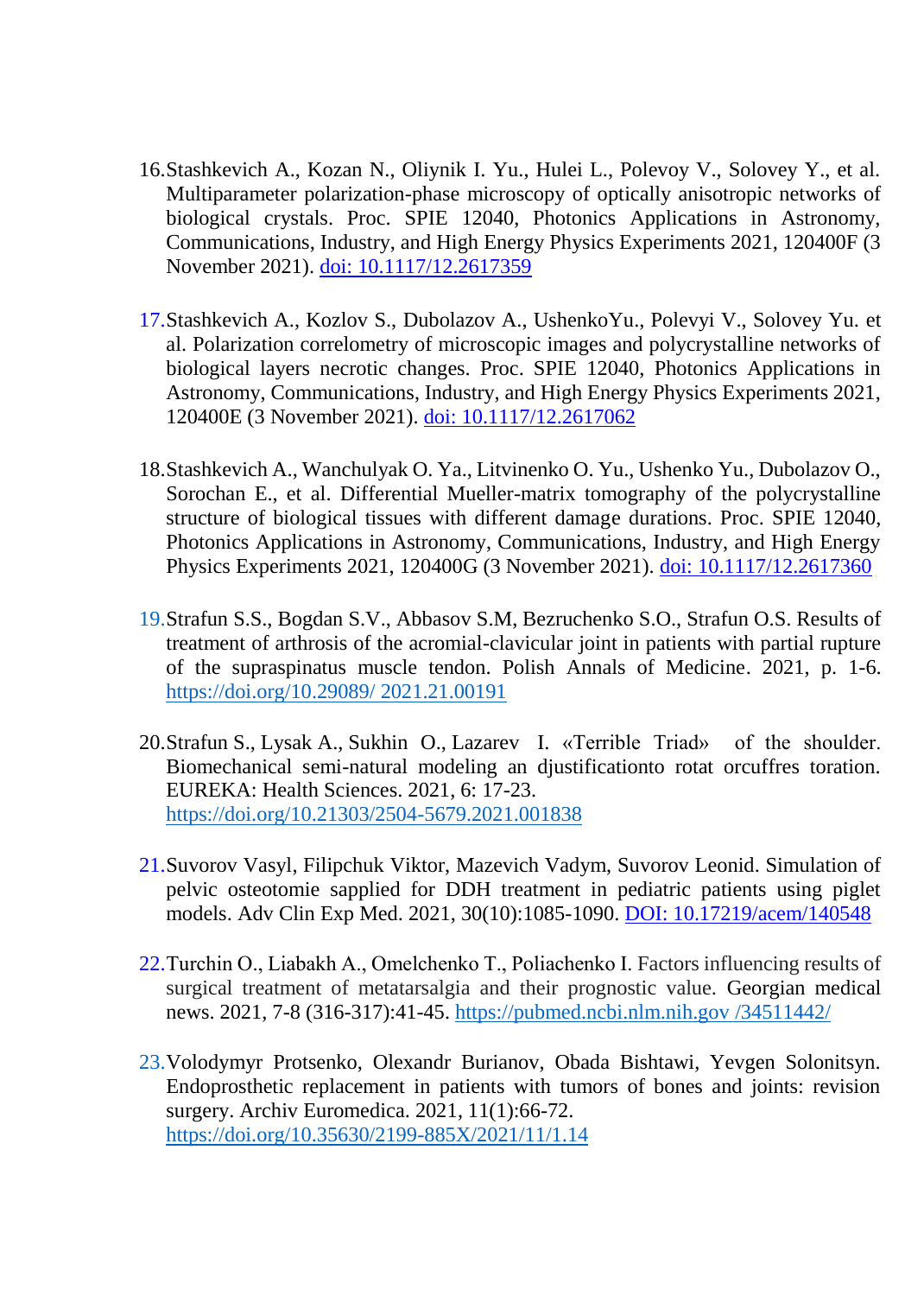- 24.Zinchenko V., Kabatsii M., Hertsen I. Problems of clinical diagnosis ddh and peculiarities of development hip joint of children of the first year of life. Georgian Medical News. Jul-Aug 2021;(316-317):114-118. https://pubmed.ncbi.nlm.nih. gov/34511456/
- *25.*Yuryk O. Long-term neurological consequences of high-energy combatinjuries. European Journal of Neurology. Vol. 28 (Supp. 1), 2021, p.751 [ePosters \(wiley.com\)](https://onlinelibrary.wiley.com/doi/epdf/10.1111/ene.14975)
- 26.Yuryk O., Stashkevich A., Chornyi R., Chorna Z., Kronivets T., Valakh V. The Correlation between the Right to Medical secrecy and the Emplouer`s right to Receive information on the Employee`s Health State. International Jornal of Computer Science and Network Security, Jul. 30, 2021 /21(7):103-107. [JAKO 202123563888613.pdf \(koreascience.or.kr\)](https://www.koreascience.or.kr/article/JAKO202123563888613.pdf)
- 27[.Yuryk](https://www.sciencedirect.com/science/article/abs/pii/S0022510X21024345#!) Olga. Cognitive and psycho-emotional disorders in persons with funnel chest deformation. Author links open overlay panel. [Journal of the Neurological Sciences.](https://www.sciencedirect.com/science/journal/0022510X) Oct 2021, [429\(Suppl.\)](file:///H:/Patent/Desktop/429(Suppl.)) 119738. <https://doi.org/10.1016/j.jns.2021.119738>
- 28[.Yuryk](https://www.sciencedirect.com/science/article/abs/pii/S0022510X21024345#!) Olga. History of creation, development and achievements of the laboratory of neuro-orthopedics and pain problems. [Journal of the Neurological Sciences.](https://www.sciencedirect.com/science/journal/0022510X) Oct 2021, [429\(Suppl.\),](file:///H:/Patent/Desktop/429(Suppl.)) 119353.<https://doi.org/10.1016/j.jns.2021.119353>
- 29.Анатичук Л.І., Юрик О.Є., Страфун С.С., Сташкевич А.Т., Кобилянський Р.Р., Чев'юк А.Д., Юрик Н.Ю., Дуда Б.С. Теплометричні показники у пацієнтів з хронічним болем у попереку. Термоелектрика. 2021, 1:39-53. http//jt.inst.cv.ua/jt/jt\_2021\_01\_uk.pdf
- 30.Бурьянов А.А., Лыходий В.В., Задниченко М.А., Соболевский Ю.В., Пшеничный Т.Е. Клиническая оценка результатов хирургического лечения пациентов с дегенеративними повреждениями корня медиального мениска. Georgean Medical News. 2021, 313(4):20-25. https://www.geomednews.com/ru/v313-april-2021
- 31.Гайко Г.В., Підгаєцький В.М. Результати оперативного лікування хворих з асептичною нестабільністю компонентів ендопротезів кульшового суглоба. Запорожский медицинский журнал. 2021, 23(1):90-97. <https://doi.org/10.14739/2310-1210.2021.1.224895>
- 32.Гайко Г.В., Підгаєцький В.М., Торчинський В.П., Сулима О.М., Галузинський О.А., Нізалов Т.В, Козак Р.А. Неінфекційні ускладнення ендопротезування кульшового суглоба, що не пов'язані з нестабільністю компонентів. Світ медицини та біології. 2021, 1(75):31-35. <https://womab.com.ua/ua/smb-2021-01/8828>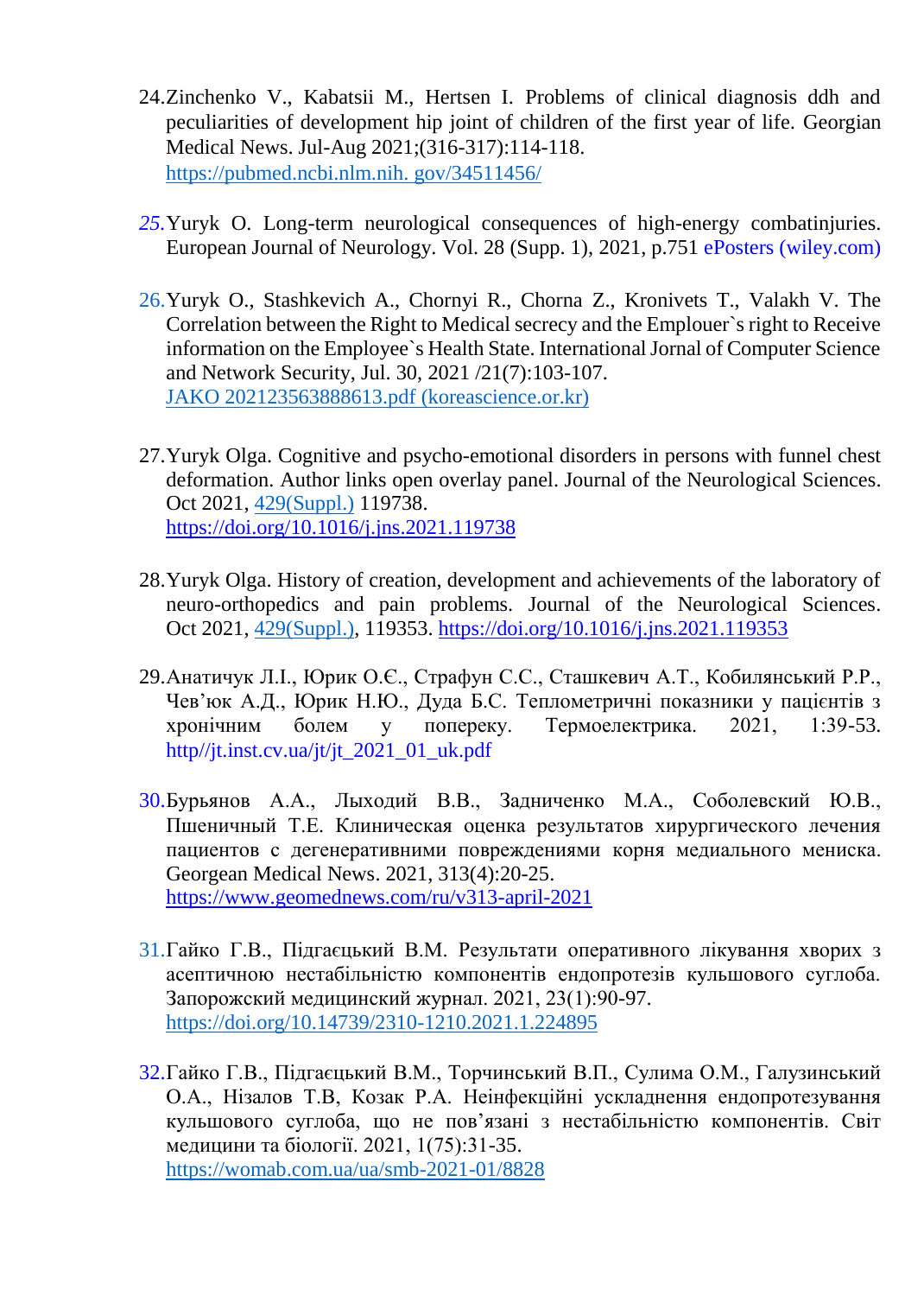- 33. Герасименко С.І., Герасименко А.С., Гужевський І.В., Полулях М.В., Бабко А.М. Вплив медикаментозної терапії на функціональні результати ендопротезування кульшових та колінних суглобів у хворих на ревматоїдний артрит. Запорожский медицинский журнал. 2021, 23(1):83-89. <https://doi.org/10.14739/2310-1210.2021.1.224890>
- 34.Герасименко С.І., Костогриз О.А., Костогриз Ю.О., Бабко А.М., Майко В.М. Результати хірургічного лікування дифузної форми пігментного віллонодулярного синовіту (теносиновіальної гігантоклітинної пухлини дифузного типу) колінного суглоба. Запорожски медицинский журнал. 2021. 23(5):656-663. [https://doi.org/10.14739/2310-1210.2021.5.](https://doi.org/10.14739/2310-1210.2021.5.%20230164) 230164
- 35.Григоровський В.В., Грицай М.П., Цокало В.М., Лютко О.Б., Григоровська А.В. Патоморфология тканей голени и корреляции лабораторних данных с морфометрическими показателями поражения при травматическом остеомиелите. Травматология и ортопедия России. 2021, 27(1):99-113. [https://doi.org/10.21823/2311-2905-2021-27-2-99-113.](https://doi.org/10.21823/2311-2905-2021-27-2-99-113)
- 36.Григоровський В.В., Магомедов С.М., Грицай М.П., Цокало В.М., Кузуб Т.А., Поліщук Л.В., Григоровська А.В. Зв'язок морфологічних показників ураження великогомілкової кістки та м'яких тканин і деяких біохімічних показників крові у хворих на травматичний остеомієліт. Патологія. 2021, 18(2):218-228. [https://doi.org/10.14739/2310-1237.2021.2. 237156.](https://doi.org/10.14739/2310-1237.2021.2.%20237156)
- 37.Гук Ю.М., Зима А.М., Кінча-Поліщук Т.А., Чеверда А.І., Скуратов О.Ю. Медикаментозная коррекция структурно-функционального состояния костной ткани у пациентов с фиброзной дисплазией. Georgian medical news. 2021, 316- 317(7-8):46-51.https://pubmed. ncbi.nlm.nih.gov/34511443/
- 38.Калашников А.В., Апуховская Л.И., Осадчук Т.И, Ставинский Ю.А., Литун Ю.Н., Верховский А.В. Influence of Calcium and Vitamin D3 on the Mineral Metabolism in Rats. Experimental Study. Bulletin of the Georgian national academy of sciences. 2021, 15(2):127-133. http://www[.science.org.ge/bnas/vol-15-2.html](http://science.org.ge/bnas/vol-15-2.html)
- 39.Коструб А.А., Поляченко Ю.В., Герасименко М.А., Котюк В.В., Блонский Р.И., Мазевич В.Б., Вадзюк Н.С. Антеролатеральная связка, как ротационный стабилизатор коленного сустава. Роль МРТ и УЗИ в понимании ее анатомии и в выборе тактики хирургического лечения ее повреждений. Новости хирургии. 2021, 29(5):581-589. [https://dx.doi.org/10.18484/2305-0047.2021. 5.581](https://dx.doi.org/10.18484/2305-0047.2021.%205.581)
- 40.Підлісецький А.Т., Савосько С.І., Долгополов О.В., Макаренко О.М. Рeripheral nerve lesions after a mechanically induced limb ischemia. Georgian medical news. 2021, 310:165-169[.https://pubmed.ncbi.nlm.nih.gov/33658426/ ?format=pubmed](https://pubmed.ncbi.nlm.nih.gov/33658426/%20?format=pubmed)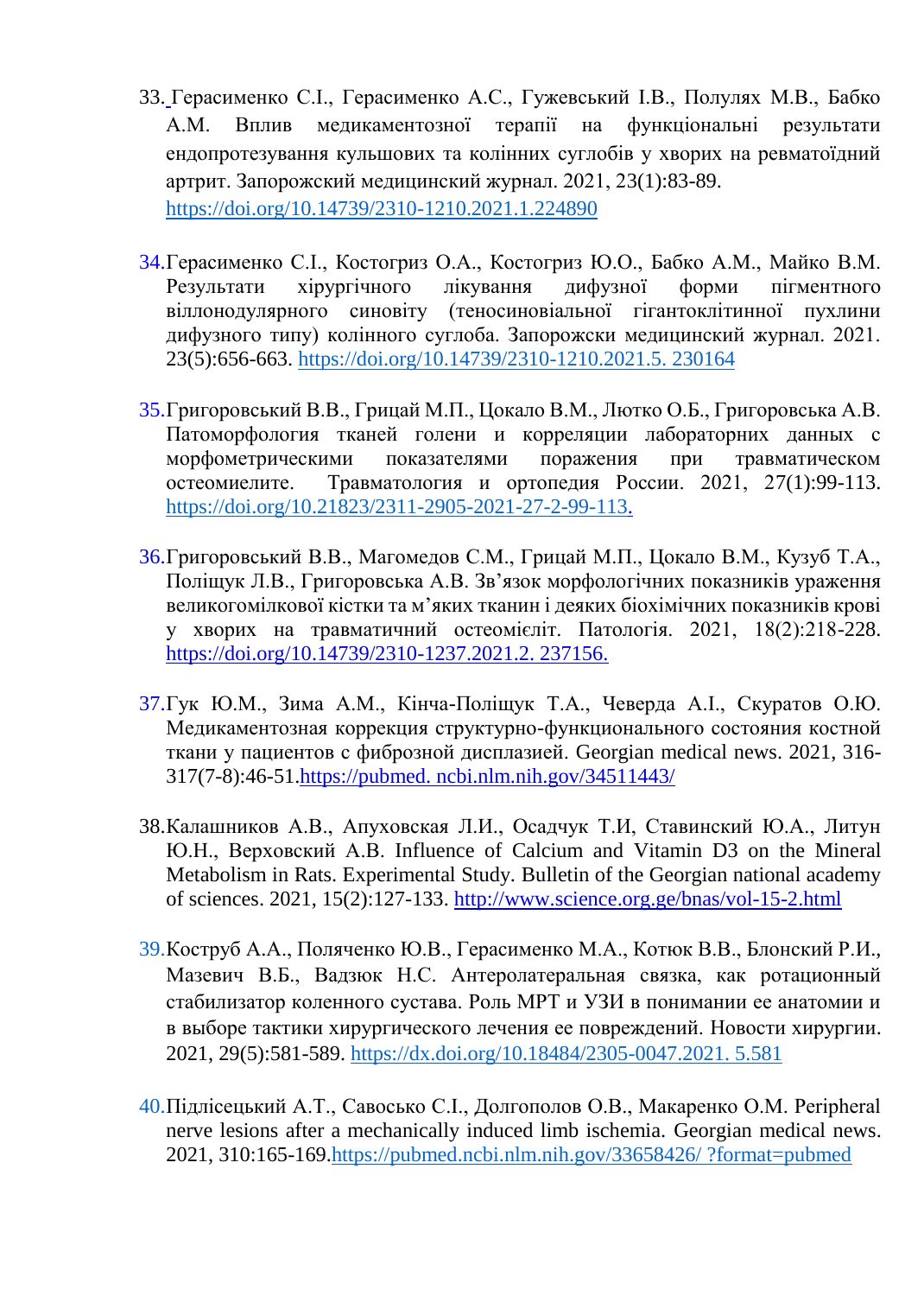- 41.Сташкевич А.Т., Шевчук А.В., Улещенко Д.В., Мартиненко В.Г., Меленко В.І. Динаміка больового синдрому і якості життя при застосуванні вертебропластики у пацієнтів з переломами хребців на тлі остеопорозу. Медичні перспективи. 2021. 26(1):169-175. [https://doi.org/10.26641/2307-0404.2021. 1.227996](https://doi.org/10.26641/2307-0404.2021.%201.227996)
- 42.Фищенко Я.В., Гармиш А.Р., Кравчук Л.Д., Сапоненко А.И. Радиочастотная абляція базивертебрального нерва в лечении хронической боли в пояснице: аналіз малой клинической серии. Хирургия позвоночника. 2021, 18(3):61-67. [https://doi.org/10.14531/ss2021. 3.61-67](https://doi.org/10.14531/ss2021.%203.61-67)
- 43. Фищенко Я.В., Рой И.В., Кравчук Л.Д. Роль эпидуральных стероидных инъекций в лечении болевого синдрома у пациентов с дегенеративными изменениями поясничного отдела позвоночника. Медичні перспективи. 2021, 26(3):55-60. [https://doi.org/10. 26641/2307-0404.2021.3.241938](https://doi.org/10.%2026641/2307-0404.2021.3.241938)

- 44.Andrey Rusanov, Irina Roy, Оlga Rusanova, Nataliia Yevpak, Liudmyla Podosinova. The Effects of the Comprehensive Rehabilitation Method on Quadriceps Activation: Outcomes in Patients with an Injury to the Anterior Cruciate Ligament. Sport Mont. 2020, 18(2):15-18. [http://www.sportmont.ucg.ac.me/?sekcija=article&artid=1743.](http://www.sportmont.ucg.ac.me/?sekcija=article&artid=1743)
- 45. Goliuk Ye., Pschenychny T., Ostapenko T.,Yavorovska V., Magomedov O. Analysis of quality of life in patients with gonarthrosis after application of autologous leukocyte-rich and leukocyte-poor platelet-rich plasma . Analysis of quality of life in patients with gonarthrosis after application of autologous leukocyte-rich and leukocyte-poor platelet-rich plasma. Cell and Organ Transplantology. 2020, 8(2):99- 105. [http://transplantology.org/2020-8-2-en/article-01/.](http://transplantology.org/2020-8-2-en/article-01/)
- 46.Herzen G. I., Lazarev I. A., Gorban D. A. Parameters of podobarography after hip total endoprosthetics at different surgical accesses. Journal of Education, Health and Sport. 2020, 1:670-678. <https://apcz.umk.pl/czasopisma/index.php/JEHS/article/view/JEHS.2020.10.01.008> [http://transplantology.org/2020-8-1-en/article-1/.](http://transplantology.org/2020-8-1-en/article-1/)
- 47.Kalashnikov A., Lazarev I., Y. Chip, Stavinskyi I. Optimal variants of proximal tibial fractures fixation. Eur J Trauma Emerg Surg. 2020, 46:21-22. [https://doi.org/10.1007/s00068-020-01343-y.](https://doi.org/10.1007/s00068-020-01343-y)
- 48.Kalashnikov А, Hryhorovsky V., Kuziv Y., Apukhovska L. Combined administration of vitamins d and e prevents the occurrence of glucocorticoid-induced osteochondropathy (Experimental study). Eur J Trauma Emerg Surg. 2020, 46:148- 149. [https://doi.org/10.1007/s00068-020-01343-y.](https://doi.org/10.1007/s00068-020-01343-y)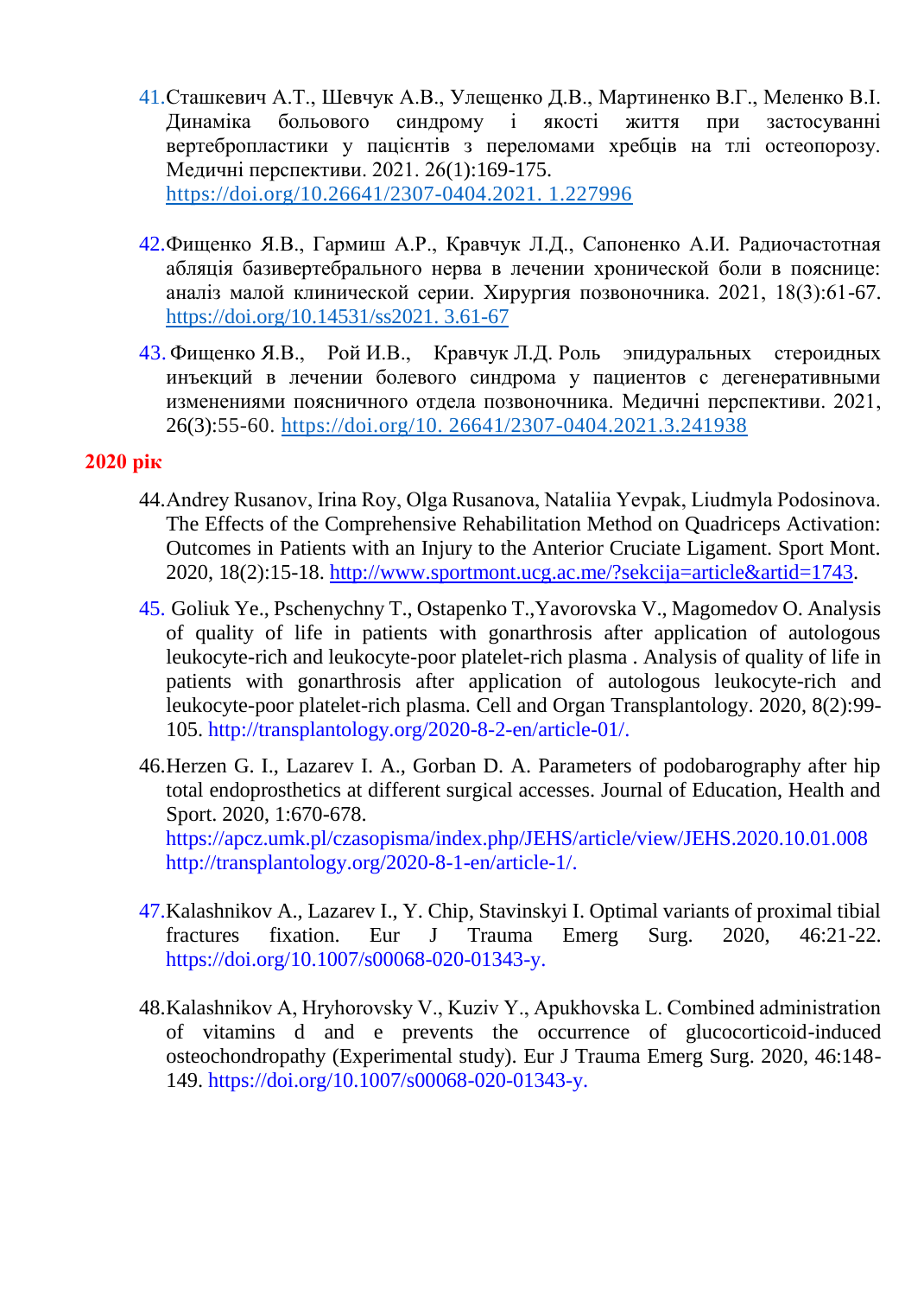- 49.Kalashnikov А, Stavinskyi I., Litun I., Panchenko L. Autologous tissue from intramedullary channel parietes for femur nonunions management. Eur J Trauma Emerg Surg. 2020, 46:147. [https://doi.org/10.1007/s00068-020-01343-y.](https://doi.org/10.1007/s00068-020-01343-y)
- 50.Korobeynikov G., Stavinskiy Y., Korobeynikova L., Volsky D., Semenenko V., Zhirnov O., Chernozub A., Nikonorov D. Connection between sensory and motor components of the professional kickboxers' functional state. Journal of Physical Education and Sport 2020, Art 368:2701-2708. https://efsupit.ro/index.php/archive?id=117.
- 51.Kostrub A., Kotiuk V., Blonskyi R., Smirnov D., Bazylchuk O., Sushchenko L., Kachur Y. Peculiarities of physical therapy for athletes having arthrofibrosis after primary and revision anterior cruciate ligament reconstruction. Journal of Physical Education and Sport, 2020, (Supplement issue 1) Art 56:395-402. DOI:10.7752/jpes.2020.s1056, online ISSN: 2247 - 806X; p-ISSN: 2247 – 8051; [https://efsupit.ro/images/stories/februarie2020/Art%2056.pdf.](https://efsupit.ro/images/stories/februarie2020/Art%2056.pdf)
- 52.Yuryk O. The history of neurological service of Kyiv traumatology and orthopedics. European Journal of Neurology. 2020, 27: 588. WOS 000534616801418.
- 53.Бондарєв Г.Г., Голюк Є.Л., Сауленко К.О., Даровський О.М. Аналіз функціональних результатів застосування L-PRP у пацієнтів з пошкодженнями менісків колінних суглобів. Georgian Medical News. 2020, 308(11):14-19. https://www.geomednews.com/current-issue.
- 54.Григоровський В.В., Автомеєнко Є.М. Патологія суглобових кінців кісток і частота випадків різного ступеня ураження у хворих на ревматоїдний артрит, що ускладнений фронтальними деформаціями колінного суглоба. Патологія. 2020, 2:210-220. https://doi.org/10.14739/2310-1237.2020.2.212802.
- 55.Долгополов О.В., Ярова М.Л, Безрученко С.О. Ретроспективный анализ лечения больных с вывихом акромиального конца ключицы специализированной пластиной. Запорізький медичний журнал. 2020, 22, 2(119):231-239. [https://doi.org 10.14739/2310-1210.2020.2.200623.](https://doi.org/10.14739/2310-1210.2020.2.200623)
- 56.Калашніков А.В., Чіп Є.Е., Калашніков О.В. Алгоритм тактики оперативного лікування хворих з переломами проксимального відділу великогомілкової кістки. Світ медицини та біології. 2020, 4(74):153-159. [https://womab.com.ua/ua.](https://womab.com.ua/ua)
- 57.Лазарев И.А., Проценко В.В., Бурьянов А.А., Черный В.С., Абудейх У.Н., Солоницын Е.А. Экспериментальное исследование прочностных и морфологических характеристик системы кость-фиксатор при напылении поверхности имплантата материалом на основе биоактивного стекла и гидроксиапатита. Georgian Medical News. 2020, 308(11):110-118. [https://www.geomednews.com/current-issue.](https://www.geomednews.com/current-issue)
- 58.Ткачук П.В., Савосько С.И., Страфун С.С., Кучменко Е.Б., Макаренко А.Н., Мхитарян Л.С., Дроботько Т.Ф. Зависимость биохимических показателей крови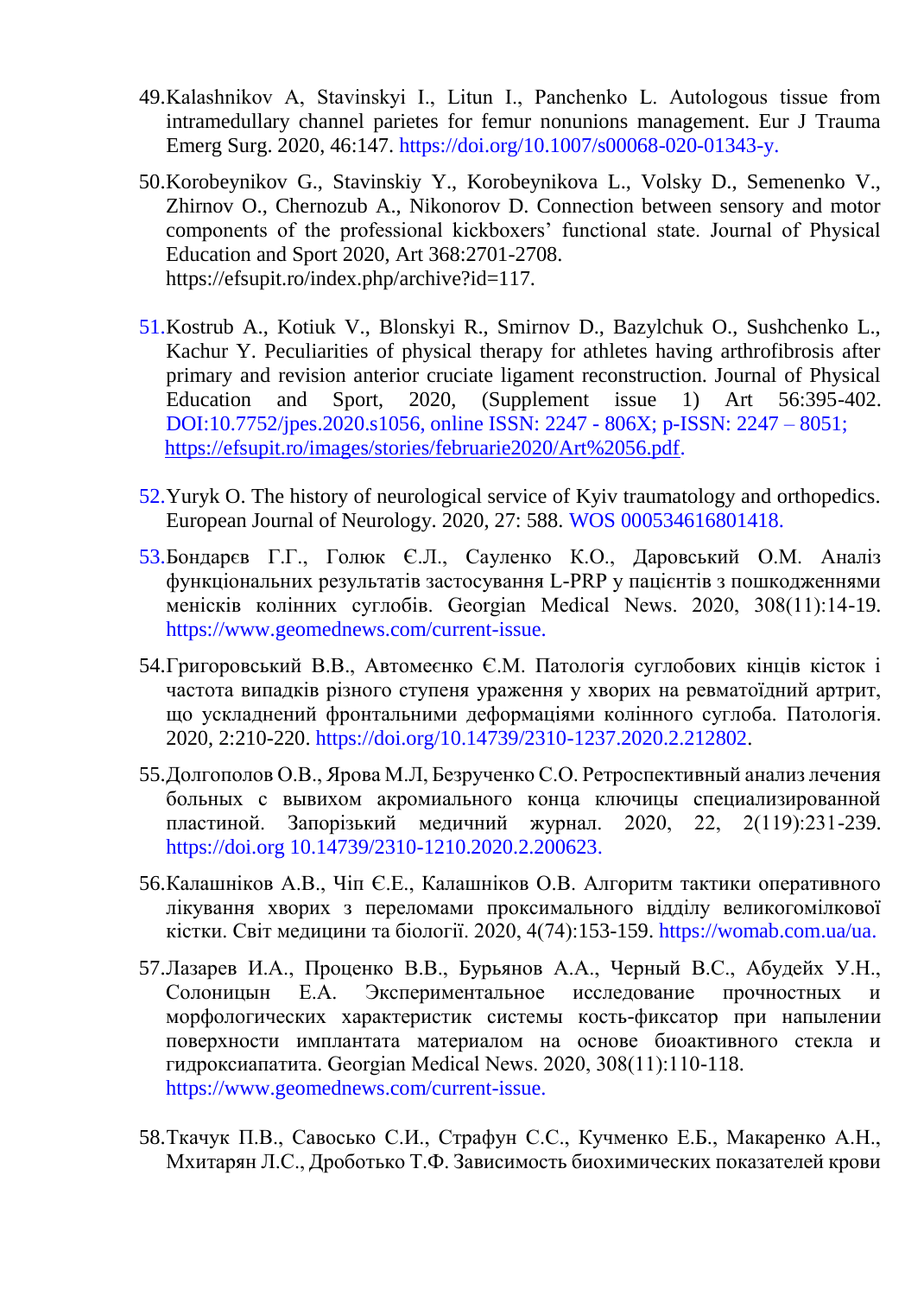от уровня повреждения коленного сустава при посттравматическом остеоартрите. Georgian Medical News. 2020; 12:135-141. https://www.geomednews.com/ru/v309-december-2020

- 59.Третьякова А.И., Коваленко И.В,. Третьяков Р.А, Цымбалюк Ю.В., Чеботарёва Л.Л., Гацкий А.А., Цымбалюк Я.В., Третяк И.Б. Диагностика и лечение проксимальных туннельных невропатий верхней конечности. Новости хирургии. 2020, 28, 1:62-73. [https://dx.doi.org/10.18484/2305-0047.2020.1.62.](https://dx.doi.org/10.18484/2305-0047.2020.1.62)
- 60.Фищенко И., Кравчук Л., Сапоненко А., Рой И. Опыт бипортальной эндоскопической декомпрессии при поясничном стенозе позвоночника. Georgian Medical News. 2020, 303(6):21-27. [https://www.geomednews.com/V303](https://www.geomednews.com/V303-june-2020) [june-2020.](https://www.geomednews.com/V303-june-2020)
- 61.Фищенко Я.В., Балан С.И., Блонский Р.И., Борзых Н.А., Кравчук Л.Д. Эффективность метода бипортальной эндоскопической хирургии в лечении грыж межпозвонковых дисков поясничного отдела. Georgian Medical News. 2020, 4:21-27. [https://cdn.website-editor.net/480918712df344a4a77508d4cd7815ab/files/uploaded/](https://cdn.website-editor.net/480918712df344a4a77508d4cd7815ab/files/uploaded/%20V301_N4_April_2020.pdf)  [V301\\_N4\\_April\\_2020.pdf.](https://cdn.website-editor.net/480918712df344a4a77508d4cd7815ab/files/uploaded/%20V301_N4_April_2020.pdf)
- 62.Фищенко Я.В., Рой И.В., Кравчук Л.Д. Метод эпидурального адгеолиза в лечении нейрокомпрессионного болевого синдрома пояснично-крестцового отдела позвоночника. Запорізький медичний журнал. 2020, 22(3):323-328. [https://doi.org/10.14739/2310-1210.2020.3.204900.](https://doi.org/10.14739/2310-1210.2020.3.204900)
- 63.Фіщенко Я.В., Рой І.В., Владимиров О А., Кравчук Л.Д., Блонський Р.І. Наш опыт применения одностороннего бипортального эндоскопического поясничного межтелового спондилодеза (UBLIF) и заднего поясничного межтелового спондилодеза (PLIF) в лечении пациентов со стенозом позвоночного канала поясничного отдела позвоночника. Патологія. 2020, 3: 356-362. [http://pat.zsmu.edu.ua/issue/view/13463.](http://pat.zsmu.edu.ua/issue/view/13463)
- 64.Яворовська В.І., Голюк Є.Л., Магомедов О.М., Салманова К.М., Сауленко К.О. The blood cells count in leukocyte and leukocyte-poor platelet concentrated plasma in patients with musculoskeletal disorders. Cell and Organ Transplantology. 2020; 8(1):13-19. http://transplantology.org/2020-8-1-en/.

#### **2019 рік**

65.Gaiovych I., Savosko S., Labunets I., Utko N., Makarenko A., Chaikovsky Y. Sciatic nerve regeneration after autografting and application of the bone marrov aspirate concentration. Georgian Medical News. 2019; 10:145-152. V295\_N10\_Oktober\_2019.pdf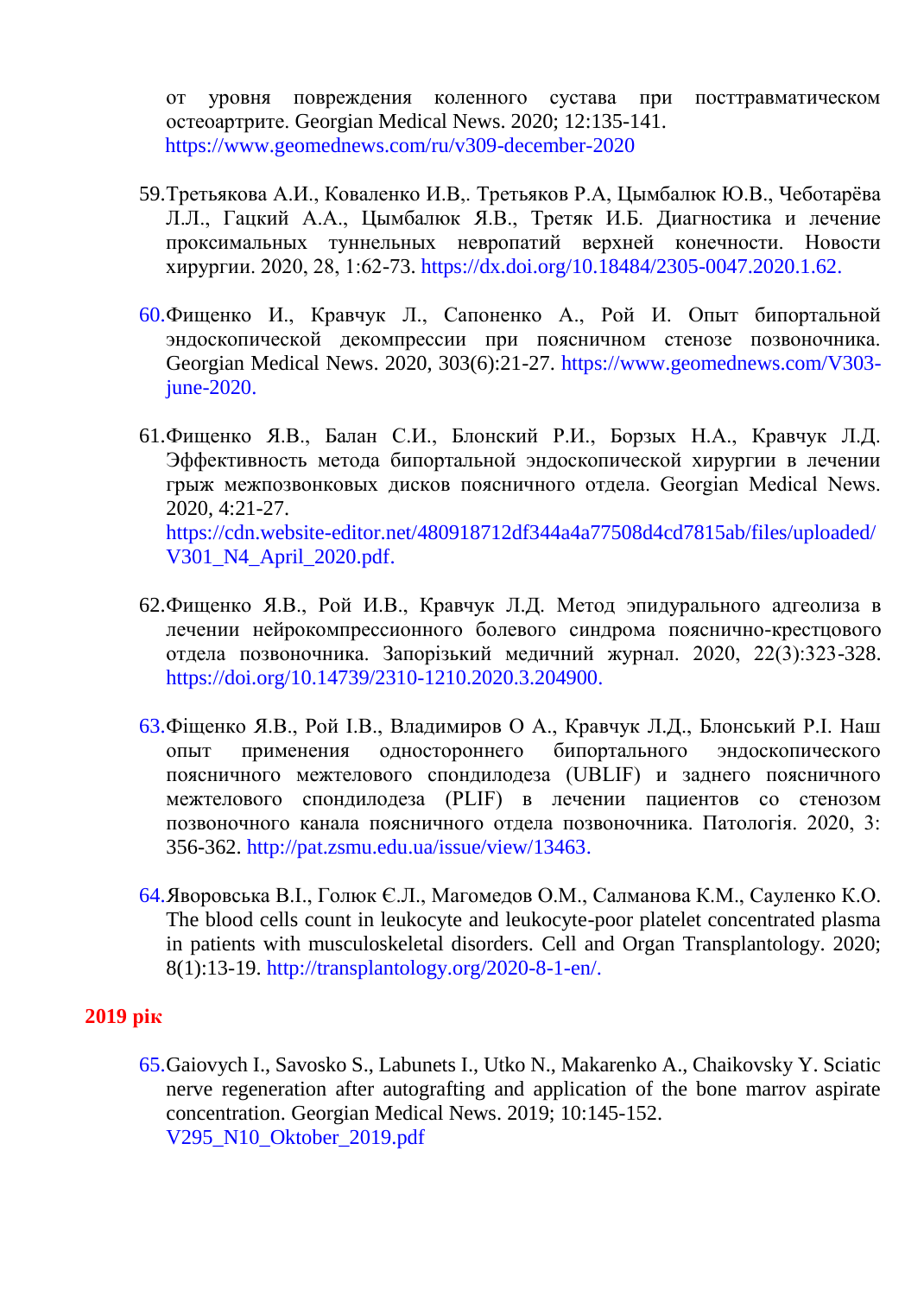- 66.Yuryk O. The Distinctions of liger nervous activity disorders during the Long-term military injury of the Donbass defenders. Journal of the Neurological Scienses. 2019; Part 2(10):57-58. doi:10.1016/j.jns.2019.10.873.
- 67.Григоровский ВВ. Комментарий к статье А.Ю. Базарова «Классификации неспецифического гематогенного остеомиелита позвоночника. Критический анализ и предложения по применению». Травматология и ортопедия России. 2019; 25(1):156-8. DOI: 10.21823/2311-2905-2019-25-1-146-155.
- 68.Костюк ВЮ, Дєдков АГ, Лазарев ІА, Максименко БВ, Бойчук СІ. Результати хірургічного лікування у хворих з пухлинами тазової кістки за використання передопераційного 3d-моделювання. Проблеми радіаційної медицини та радіобіології. 2019; 24:552–560. doi: 10.33145/2304-8336-2019-24-552-560.
- 69.Рой ІВ, Борзих НО, Катюкова ЛД. Сучасні підходи до реабілітації віськово службовців з вогнепальними поліструктурними пораненнями верхньої кінцівки. Клінічна хірургія. 2019; 86(5):34-48. DOI: 10.26779/2522-1396.2019.05.34
- 70.Protsenko V, Abudayeh A. Results of reinforced and non-focal osteosynthesis with metastatic limb bone injury. European Journal of Trauma and Emergency Surgery. Official Publication of the European Society for Trauma and Emergency Surgery Abstracts for the 20th European Congress of Trauma and Emergency Surgery PR 326. 2019; 163-164.
- 71.Kalashnikov A, Yukhymchuk O, Stavinskyi I, Malyk V. An implant`s elasticity moduls – is it important? Eur J Trauma Emerg Surg. 2019; 159-160.
- 72.Lutsyshyn V, Kalashnikov A, Mayko V, Mayko O. Mathematical rationale of the risk of the acetabular damage in development and progression of posttraumatic and idiopathic coxarthritis. 2019; 45:165-166.
- 73.Kalashnikov A, Litun І, Shidlovskyi M, Malyk V, Lazarev I. Fibular bone fixation after shin fractures – is it required? Eur J Trauma Emerg Surg. 2019; 45:165-166.
- 74.Фищенко ЯВ, Рой ИВ, Владимиров АА, Кравчук ЛД. Особенности применения физических упражнений в реабилитации пациентов, перенесших процедуру радиочастотной нейроабляции (РЧНА) тазобедренного сустава. Georgian Medical News. 2019; 11:16-22. V296\_N11\_November\_2019.pdf
- 75.Фищенко Я.В., Пионтковский В.К., Колисниченко В.А., Кравчук Л.Д. Применение эндоскопической трансфораминальной микродискэктомии в лечении грыж межпозвонковых дисков поясничного отдела. Georgian Medical News. 2019; 10:13-16. V295\_N10\_Oktober\_2019.pdf
- 76.Фищенко Я.В., Пионтковский В.К., Балан С.И. Сравнительная характеристика открытой и трансфораминальной эндоскопической дискэктомии в лечении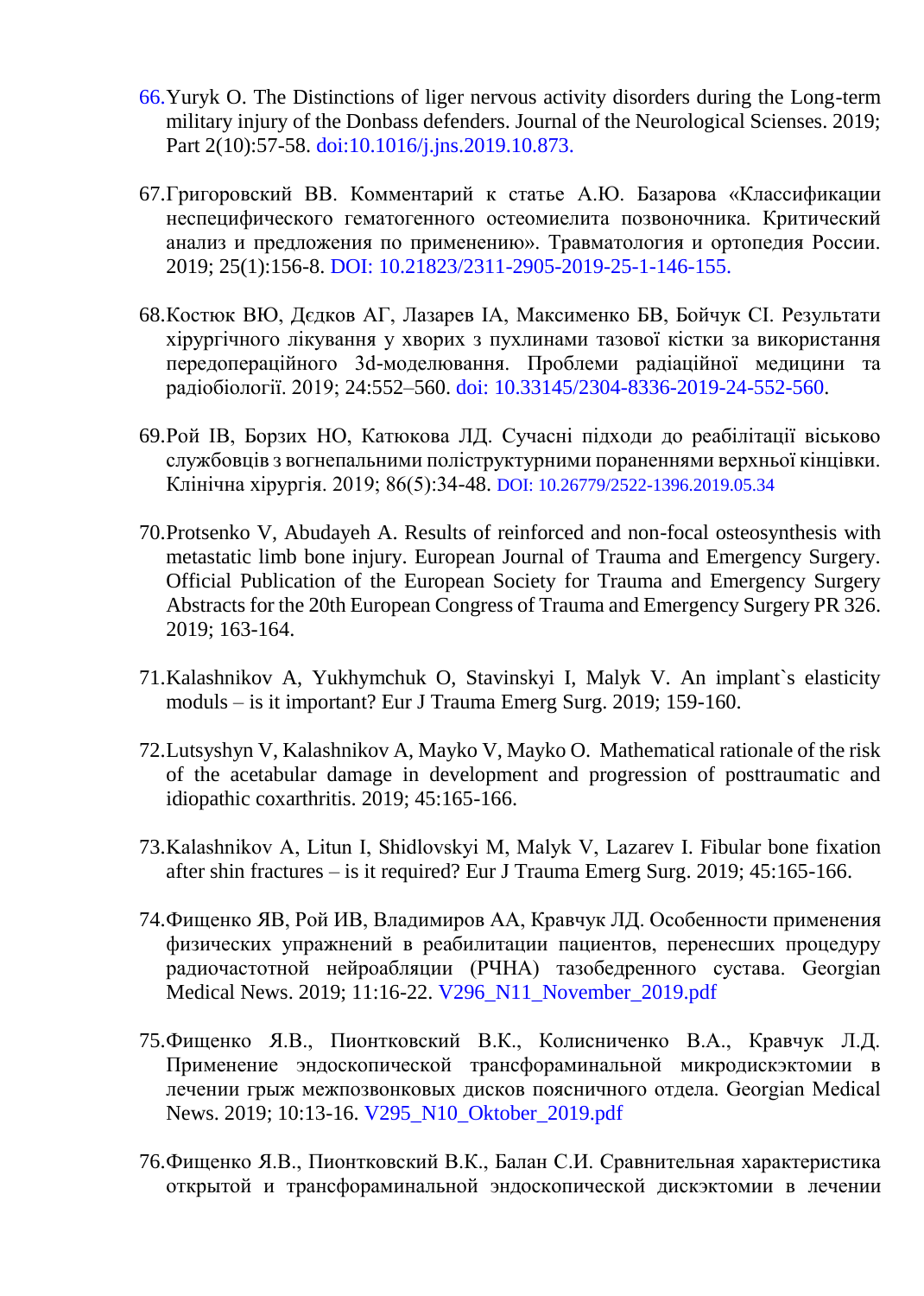грыж межпозвонковых дисков. Georgian Medical News. 2019; 12:7-12. V297\_N12\_December\_2019.pdf

- 77.Біомеханічно обґрунтоване хірургічне лікування поранених з вогнепальними переломами довгих кісток / О. А. Бур'янов, А. А. Лакша, Н. О. Борзих, М. С. Шидловський // Клінічна хірургія. – 2018. – Т. 85, № 1. - C. 67-70. DOI: 10.26779/2522-1396.2018.01.67
- 78.Використання "wide awake" анестезії для покращення результатів сухожильном'язових транспозицій на кисті / А. А. Безуглий, М. П. Оберемок, С. В. Тимошенко, А. С. Лисак // Клінічна хірургія. – 2018. – Т.85, № 4. - C. 43-45. DOI: 10.26779/2522 1396.2018.04.43
- 79.Оцінка ефективності лікування поранених із вогнепальними поліструктурними ушкодженнями верхніх кінцівок / С. С. Страфун, Н. О. Борзих, Я. В. Цимбалюк // Клінічна хірургія. – 2018. – Т.85, № 7.- C. 62-66. DOI: 10.26779/2522- 1396.2018.07.62
- 80.Корекційна остеотомія бічної кісточки гомілки при її хибно консолідованих переломах / Т. М. Омельченко, О. А. Бур'янов, А. П. Лябах, О. А. Турчин // Клінічна хірургія. – 2018. – Т. 85, № 11. - C. 71-73. DOI: 10.26779/2522-1396.2018.11.71
- [81.Гістопатологія, морфометричні показники кісток, суглобового та епіфізарного](http://nbuv.gov.ua/UJRN/pathology_2018_15_2_3)  [хрящів при глюкокортикоїд-індукованій остеохондропатії в експерименті](http://nbuv.gov.ua/UJRN/pathology_2018_15_2_3) / В. В. Григоровський, А. В. Калашников, Є. Л. Кузів, Л. І. Апуховська // Патологія (Запоріжжя). - 2018. – Т. 15, № 2. – С.C. 128-135. <http://pat.zsmu.edu.ua/article/view/141415/140065>
- 82.Гистопатология поражения костей и корреляции клинических, клиниколабораторных данных и морфологических показателей при деструктивной форме остеомиелита с латентным течением (абсцессе Броди) / В. В. Григоровский, Н. П. [Грицай, А](http://www.fesmu.ru/elib/search.aspx?author=%22%D0%93%D1%80%D0%B8%D1%86%D0%B0%D0%B9%20%D0%9D.%D0%9F.%22). С. [Гордий, О](http://www.fesmu.ru/elib/search.aspx?author=%22%D0%93%D0%BE%D1%80%D0%B4%D0%B8%D0%B9%20%D0%90.%D0%A1.%22). Б. Лютко, А. В. Григоровская // Вестник травматологии и ортопедии им. Н.Н. Приорова. – 2018. - № 2. – С.47- 55.<http://www.fesmu.ru/elib/Article.aspx?id=380087>
- 83[.Epidemiology](https://www.hindawi.com/journals/jos/2018/7182873/) of Hip Fractures in Two Regions of Ukraine / V. V. Povoroznyuk, N. V. Grygorieva, J. A. Kanis, E. V. McCloskey, H. Johansson, S. S. Strafun, M. O. Korzh, V. M. Vaida, F. V. Klymovytsky, V. S. Forosenko, and R. O. Vlasenko // Journal of Osteoporosis. Research Article (6 pages), Article ID 7182873, Volume 2018 /<https://www.hindawi.com/journals/jos/2018/7182873/>
- 84.Comparative Biomechanical Analysis of Stress-Strain State of the Elbow Joint After Displaced Radial Head Fractures / S. Strafun,I. Levadnyi, V. Makarov V, J.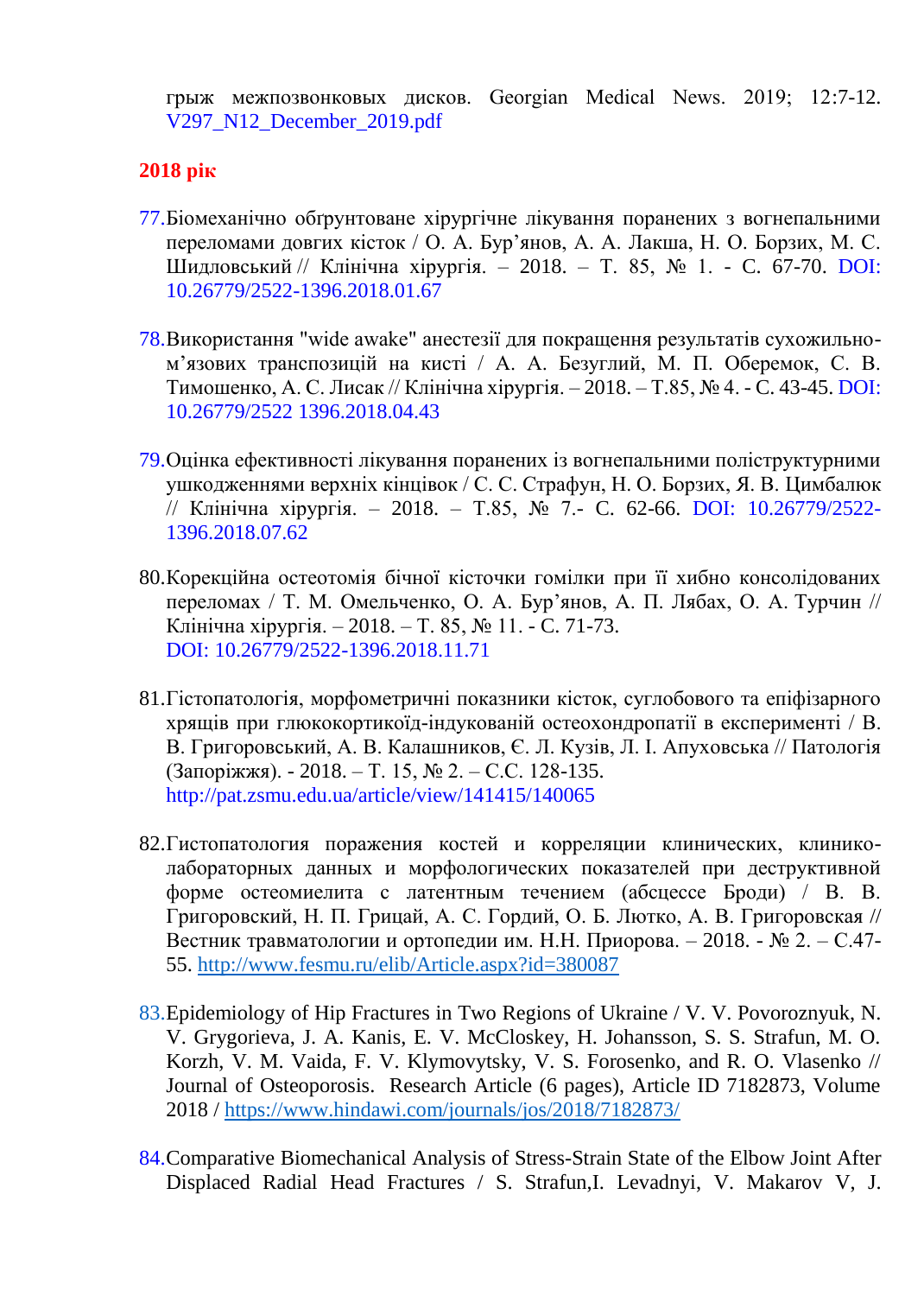Awrejcewicz //J Med Biol Eng. 2018;38(4):618-624. doi: 10.1007/s40846-017-0334- 1.

- 85.Cognitive and emotional disorders of injured soldiers, who are fighting on Donbass /O. Yuryk // European Journal of Neurology, 2018, 25 (Suppl. 2), 574–627. [file:///D:/Downloads/2018-European\\_Journal\\_of\\_Neurology.pdf](file:///D:/Downloads/2018-European_Journal_of_Neurology.pdf)
- 86.Патоморфологические особенности поражения костей и корреляция клинических, клинико-лабораторных и морфометрических показателей у больных склерозирующим гематогенным остеомиелитом с латентным течением (ГАРРЕ) / [В. В. Григоровский,](https://journal.rniito.org/index.php/jour/search?authors=%D0%92.%20AND%20%D0%92.%20AND%20%D0%93%D1%80%D0%B8%D0%B3%D0%BE%D1%80%D0%BE%D0%B2%D1%81%D0%BA%D0%B8%D0%B9) [А. С. Гордий,](https://journal.rniito.org/index.php/jour/search?authors=%D0%90.%20AND%20%D0%A1.%20AND%20%D0%93%D0%BE%D1%80%D0%B4%D0%B8%D0%B9) [О. Б. Лютко,](https://journal.rniito.org/index.php/jour/search?authors=%D0%9E.%20AND%20%D0%91.%20AND%20%D0%9B%D1%8E%D1%82%D0%BA%D0%BE) [А. В. Григоровская](https://journal.rniito.org/index.php/jour/search?authors=%D0%90.%20AND%20%D0%92.%20AND%20%D0%93%D1%80%D0%B8%D0%B3%D0%BE%D1%80%D0%BE%D0%B2%D1%81%D0%BA%D0%B0%D1%8F) // Травматология и ортопедия России. – 2018. – Т. 24, № 1. – С.96-107. <https://doi.org/10.21823/2311-2905-2018-24-1-96-107>
- 87.Сучасний підхід до консервативного лікування дегенеративних захворювань суглобів із застосуванням технологій регенеративної медицини / С. М. Марциняк, С. П. [Чорнобай, Є](http://dspace.nbuv.gov.ua/browse?value=%D0%A7%D0%BE%D1%80%D0%BD%D0%BE%D0%B1%D0%B0%D0%B9,%20%D0%A1.%D0%9F.&type=author). Л. [Голюк, Г](http://dspace.nbuv.gov.ua/browse?value=%D0%93%D0%BE%D0%BB%D1%8E%D0%BA,%20%D0%84.%D0%9B.&type=author). Г. [Бондарєв](http://dspace.nbuv.gov.ua/browse?value=%D0%91%D0%BE%D0%BD%D0%B4%D0%B0%D1%80%D1%94%D0%B2,%20%D0%93.%D0%93.&type=author) // Проблемы криобиологии и криомедицины. – 2018. – Т. 28, № 1. – С. 79-83. <https://doi.org/10.15407/cryo28.01.079>
- 88.Пригнічення злоякісності клітин карциноми легені invivo шляхом трансдукції пухлинних клітин геном інтерферону-β / О.О. Лихова , Н.О. Бєздєнєжних , К.О. Сауленко, Л.І. Строковська, Ю.І. Кудрявець // Проблемы криобиологии и криомедицины. – 2018. – Т. 28, № 1. – С. 74-78. <http://cryo.org.ua/journal/index.php/probl-cryobiol-cryomed/article/view/1375>
- 89.Nephropathy in early rheumatoid arthritis patients: Does the significant risk exist? / D. Rekalov, A. Prytkova, R. Kulynych, G. Protsenko, V. Protsenko // Georgian Medical News. - 2018. – N 1,  $(274)$ . – P. 79-88. https://www.ncbi.nlm.nih.gov/pubmed/29461232?report=abstract&format=text

- 90.Ортопедичне лікування хворих з приводу ревматоїдного артриту за одночасного ураження кульшових та колінних суглобів / А. М. Бабко, А. С. Герасименко, А. С. Страфун // Клінічна хірургія. - 2017. - № 6. - С. 64-67. [http://nbuv.gov.ua/UJRN/KlKh\\_2017\\_6\\_20.](http://nbuv.gov.ua/UJRN/KlKh_2017_6_20)
- 91.Застосування методу керованого негативного тиску в комплексі лікування постраждалих з вогнепальними ранами кінцівок / С. С. Страфун, Н. О. Борзих, Ю. О. Ярмолюк, В. Г. Шипунов, А. А. Лакша, А. А. Безуглий // Клінічна хірургія. - 2017. - № 7. - С. 45-47. [http://nbuv.gov.ua/UJRN/KlKh\\_2017\\_7\\_15.](http://nbuv.gov.ua/UJRN/KlKh_2017_7_15)
- 92.Оцінка результатів ультразвукового дослідження стану ішемізованих м'язів кінцівок у хворих з наслідками компартмент синдрому / О. В. Долгополов, О. С.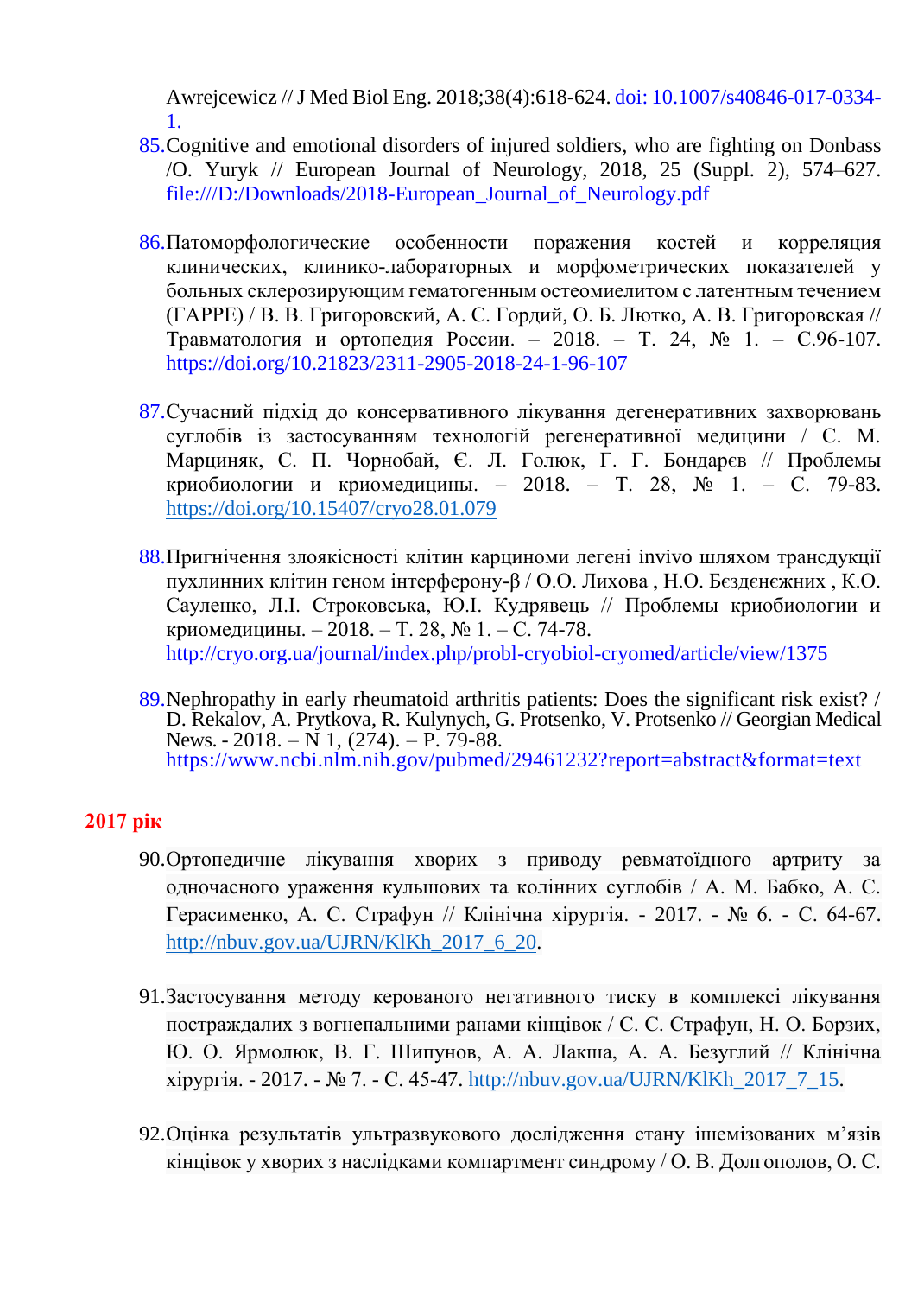Страфун, В. А. Боєр // Клінічна хірургія. - 2017. - № 8. - С. 38-41. [http://nbuv.gov.ua/UJRN/KlKh\\_2017\\_8\\_13.](http://nbuv.gov.ua/UJRN/KlKh_2017_8_13)

- 93.DNA damage in tumor cells and peripheral blood lymphocytes of endometrial cancer patients assessed by the comet assay / L.G. [Buchynska,](http://exp-oncology.com.ua/article/writer/l-g-buchinska) O.V. [Brieieva,](http://exp-oncology.com.ua/article/writer/brieieva-o-v-2) N.P. [Iurchenko,](http://exp-oncology.com.ua/article/writer/iurchenko-n-p) V. V Protsenko, S. V. [Nespryadko](http://exp-oncology.com.ua/article/writer/nespryadko-s-v) // Experimental oncology. - 2017. – V. 39 (4). – C. 299-303. [http://exp-oncology.com.ua/article/10578/dna-damage-in](http://exp-oncology.com.ua/article/10578/dna-damage-in-tumor-cells-and-peripheral-blood-lymphocytes-of-endometrial-cancer-patients-assessed-by-the-comet-assay)[tumor-cells-and-peripheral-blood-lymphocytes-of-endometrial-cancer-patients](http://exp-oncology.com.ua/article/10578/dna-damage-in-tumor-cells-and-peripheral-blood-lymphocytes-of-endometrial-cancer-patients-assessed-by-the-comet-assay)[assessed-by-the-comet-assay](http://exp-oncology.com.ua/article/10578/dna-damage-in-tumor-cells-and-peripheral-blood-lymphocytes-of-endometrial-cancer-patients-assessed-by-the-comet-assay)
- 94.Информативность алгоритма FRAX® в оценке риска остеопоротических переломов у женщин украинской популяции / В.В. Поворознюк, Григорьева Н. В., Проценко В. В., Канис Дж. А., Йохансон Х., Мак Клоски Е. В. // Врачебное дело. – 2017. - № 5-6. – С. 79-87. <https://vrachebnoedelo.com/index.php/journal/issue/view/42/5-6-2017-PDF>
- 95.Якісні та кількісні показники при дисплазії кульшових суглобів у дітей в до та післярепозиційному періоді (за даними рентгенологічного дослідження) / Н. С. Лисенко, О. П. Шармазанова, І. О. Вороньжев, О. І. Корольков, В. В. Проценко, Д. В. Єршов, І. О. Крамний // Врачебное дело. – 2017. - № 5-6. – С. 134-140. <https://vrachebnoedelo.com/index.php/journal/issue/view/42/5-6-2017-PDF>
- 96.Патогістологічні особливості та кореляційні залежності між морфологічними показниками ураження за форми гематогенного остеомієліту абсцес Броді / В. В. Григоровський, М. П. Грицай, А. С. Гордій, О. Б. Лютко, А. В. Григоровська // Патологія (Запоріжжя). - 2017. – Т. 14, № 1. – С. 75-82. <http://pat.zsmu.edu.ua/article/view/97322/95701>
- 97.Термоелектричний прилад для діагностики запальних процесів та неврологічних проявів остеохондрозу хребта людини / Л. І. Анатичук, О. Є. Юрик, Р. Р. Кобилянський, І. В. Рой, Я. В. Фіщенко, Н. П. Слободянюк, Н. Є. Юрик, Б. С. Дуда // Термоелектрика. – 2017. — № 3. — С.89-102.
- 98.Epidemiology of hip fracture and the development of FRAX in Ukraine / VV Povoroznyuk & NV Grygorieva & JA Kanis, & McCloskey EV & H Johansson & NC Harvey & MO Korzh & SS Strafun & VM Vaida & FV Klymovytsky, RO Vlasenko & VS Forosenko // Arch Osteoporos (2017) 12:53. <https://www.ncbi.nlm.nih.gov/pmc/articles/PMC5486686/>
- 99.Endocrine disorders in women with complex regional pain syndrome type I /A. Buryanov, A. Kostrub, V. Kotiuk // Eur J Pain. 2017 Feb;21(2):302-308. <https://doi.org/10.1002/ejp.924>